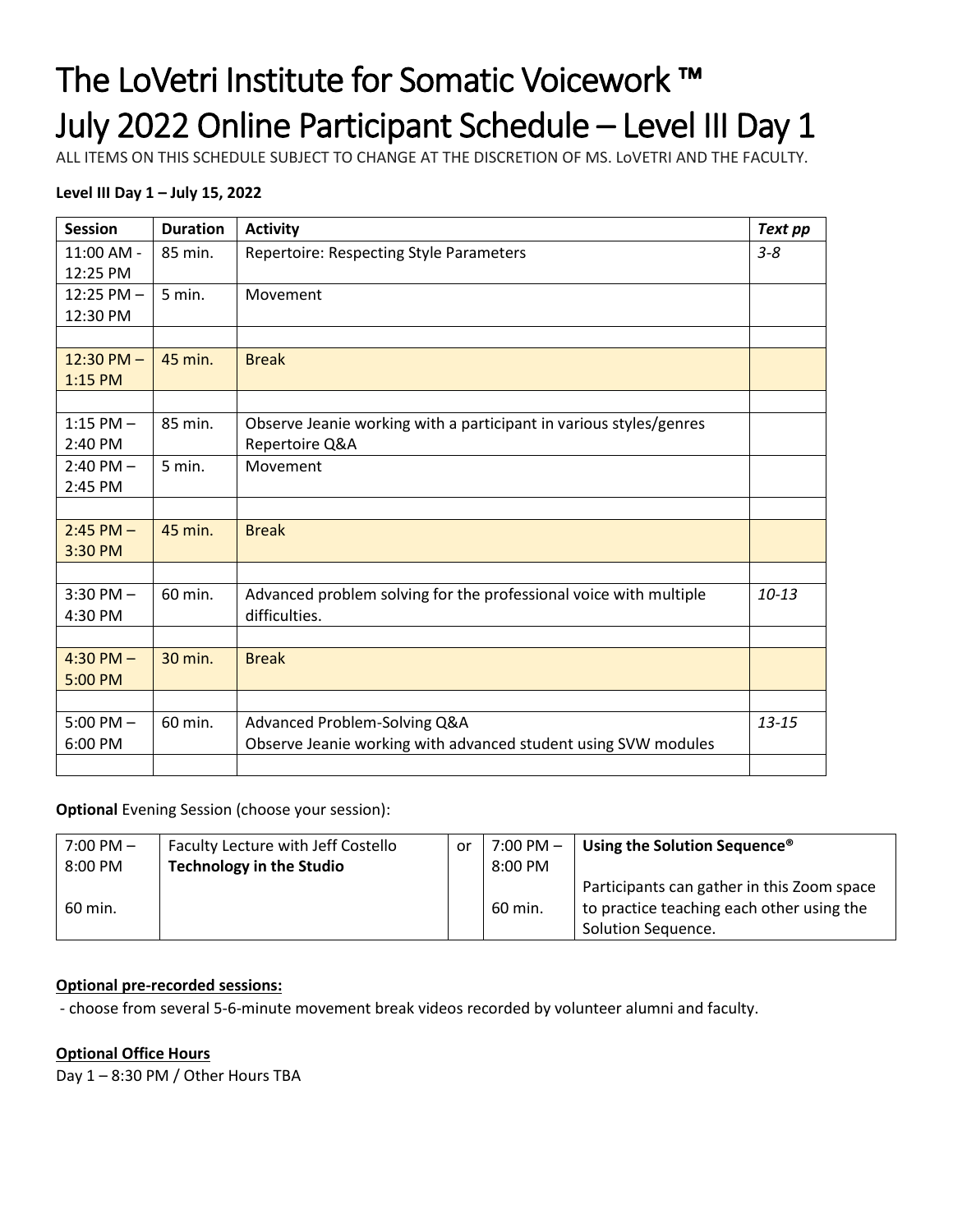# The LoVetri Institute for Somatic Voicework ™ July 2022 Online Participant Schedule – Level III Day 2

**Level III Day 2 – July 16, 2022**

| <b>Session</b>       | <b>Duration</b> | Text pp<br><b>Activity</b>                                            |                                                         |                                     |  |  |  |  |
|----------------------|-----------------|-----------------------------------------------------------------------|---------------------------------------------------------|-------------------------------------|--|--|--|--|
| $11:00$ AM $-$       | 90 min.         | Guest Medical Lecture: Vocal Health and Medicine Part 1               |                                                         |                                     |  |  |  |  |
| 12:30 PM             |                 | with Dr. Mark Courey, MD                                              |                                                         |                                     |  |  |  |  |
| $12:30 \text{ PM} -$ | 5 min.          | Movement                                                              |                                                         |                                     |  |  |  |  |
| 12:35 PM             |                 |                                                                       |                                                         |                                     |  |  |  |  |
|                      |                 |                                                                       |                                                         |                                     |  |  |  |  |
| $12:35$ PM $-$       | $25$ min.       | <b>Break</b>                                                          |                                                         |                                     |  |  |  |  |
| $1:00$ PM            |                 |                                                                       |                                                         |                                     |  |  |  |  |
|                      |                 |                                                                       |                                                         |                                     |  |  |  |  |
| $1:00$ PM $-$        | 90 min.         |                                                                       | Guest Medical Lecture: Vocal Health and Medicine Part 2 |                                     |  |  |  |  |
| 2:30 PM              |                 | with Dr. Mark Courey, MD                                              |                                                         |                                     |  |  |  |  |
| $2:30$ PM $-$        | 5 min.          | Movement                                                              |                                                         |                                     |  |  |  |  |
| 2:35 PM              |                 |                                                                       |                                                         |                                     |  |  |  |  |
|                      |                 |                                                                       |                                                         |                                     |  |  |  |  |
| $2:35$ PM $-$        | $25$ min.       | <b>Break</b>                                                          |                                                         |                                     |  |  |  |  |
| 3:00 PM              |                 |                                                                       |                                                         |                                     |  |  |  |  |
|                      |                 |                                                                       |                                                         |                                     |  |  |  |  |
| $3:00$ PM $-$        | 180 min.        | <b>Masterclass with Broadway and</b>                                  | or                                                      | <b>Masterclass with Jazz Artist</b> |  |  |  |  |
| 6:00 PM              |                 | <b>Cabaret Performer David Sabella</b><br>Dominique Eade, New England |                                                         |                                     |  |  |  |  |
|                      |                 | (Short 15-minute break within the 3                                   |                                                         | Conservatory                        |  |  |  |  |
|                      |                 | (Short 15-minute break within the<br>hour session.)                   |                                                         |                                     |  |  |  |  |
|                      |                 |                                                                       |                                                         | 3 hour session.)                    |  |  |  |  |
|                      |                 |                                                                       |                                                         |                                     |  |  |  |  |
| $6:00$ PM $-$        | 60 min.         | <b>Break</b>                                                          |                                                         |                                     |  |  |  |  |
| 7:00 PM              |                 |                                                                       |                                                         |                                     |  |  |  |  |

Optional Evening Sessions (choose your session):

| $7:00 \text{ PM} -$ | Faculty Lecture with Billy Gollner  | or |                     | Using the Solution Sequence <sup>®</sup>   |
|---------------------|-------------------------------------|----|---------------------|--------------------------------------------|
| 7:30 PM             | On-line teaching platforms,         |    | $7:00 \text{ PM} -$ |                                            |
| 30 min.             | <b>Marketing your Music Studio</b>  |    | 8:00 PM             | Participants can gather in this Zoom space |
| $7:45$ PM $-$       | Faculty Lecture with                | or | 60 min.             | to practice teaching each other using the  |
| 8:15 PM             | Amanda Chmela and Leischen Moore    |    |                     | Solution Sequence.                         |
| 30 min.             | Using lesson scheduling apps in the |    |                     |                                            |
|                     | studio                              |    |                     |                                            |

### **Optional Office Hours**

Day 2 – 9:30 AM and 8:30 PM / Other Hours TBA